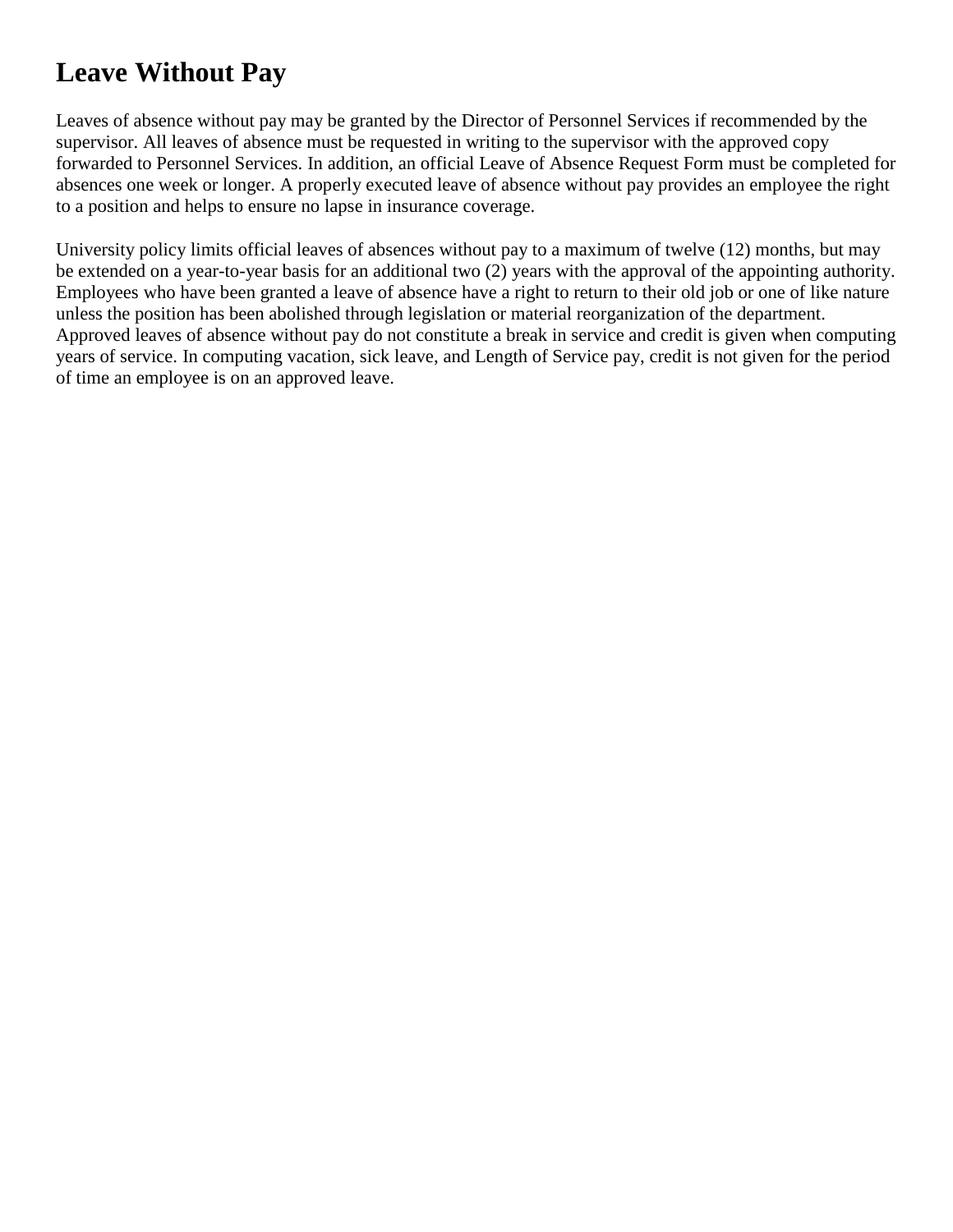## LEAVE WITHOUT PAY REQUEST FORM

*This form should originate with the individual requesting leave without pay. Approval signatures must be obtained from the employee's supervisor and the respective dean or director before sending the form to the appropriate Line Officer for final approval. It is necessary to comply with guidelines on seniority as found in UW-Stevens Point 5.08. A record of all approved leaves is necessary to calculate years of service for purposes of promotion, salary and seniority.*

|                                                                                                                                                                                                                                |                                                                                                                        |                                                                                                     | <b>Duration of Leave:</b>                                                                                            |  |
|--------------------------------------------------------------------------------------------------------------------------------------------------------------------------------------------------------------------------------|------------------------------------------------------------------------------------------------------------------------|-----------------------------------------------------------------------------------------------------|----------------------------------------------------------------------------------------------------------------------|--|
|                                                                                                                                                                                                                                | Current Date: 2008                                                                                                     |                                                                                                     | Semester/Year:                                                                                                       |  |
| Name: Name and the same state of the state of the state of the state of the state of the state of the state of the state of the state of the state of the state of the state of the state of the state of the state of the sta |                                                                                                                        |                                                                                                     | Academic Year:                                                                                                       |  |
|                                                                                                                                                                                                                                |                                                                                                                        |                                                                                                     | Other:                                                                                                               |  |
|                                                                                                                                                                                                                                |                                                                                                                        |                                                                                                     |                                                                                                                      |  |
|                                                                                                                                                                                                                                | Check type of leave requested: (Definitions of the types of leaves printed on reverse side)                            |                                                                                                     |                                                                                                                      |  |
| Educational<br>$\theta$                                                                                                                                                                                                        | $\theta$ Professional                                                                                                  | $\theta$ Non-Professional                                                                           | $\theta$<br>Partial                                                                                                  |  |
|                                                                                                                                                                                                                                |                                                                                                                        | I am requesting a Leave Without Pay for the period of time noted above for the following reason(s): |                                                                                                                      |  |
|                                                                                                                                                                                                                                |                                                                                                                        |                                                                                                     |                                                                                                                      |  |
|                                                                                                                                                                                                                                |                                                                                                                        |                                                                                                     |                                                                                                                      |  |
|                                                                                                                                                                                                                                |                                                                                                                        |                                                                                                     |                                                                                                                      |  |
| <b>APPROVAL:</b>                                                                                                                                                                                                               |                                                                                                                        |                                                                                                     | DATE:                                                                                                                |  |
| Supervisor:                                                                                                                                                                                                                    | <u> 1989 - Johann John Stone, mars et al. 1989 - John Stone, mars et al. 1989 - John Stone, mars et al. 1989 - Joh</u> |                                                                                                     |                                                                                                                      |  |
| <b>Dean/Director:</b>                                                                                                                                                                                                          |                                                                                                                        |                                                                                                     |                                                                                                                      |  |
| Line Officer:                                                                                                                                                                                                                  |                                                                                                                        |                                                                                                     | <u> 1980 - Johann John Stone, mars eta bat eta bat eta bat eta bat eta bat eta bat eta bat eta bat eta bat eta b</u> |  |

**[A Personnel Appointment Form (PAF) must accompany the Leave Without Pay form.]**